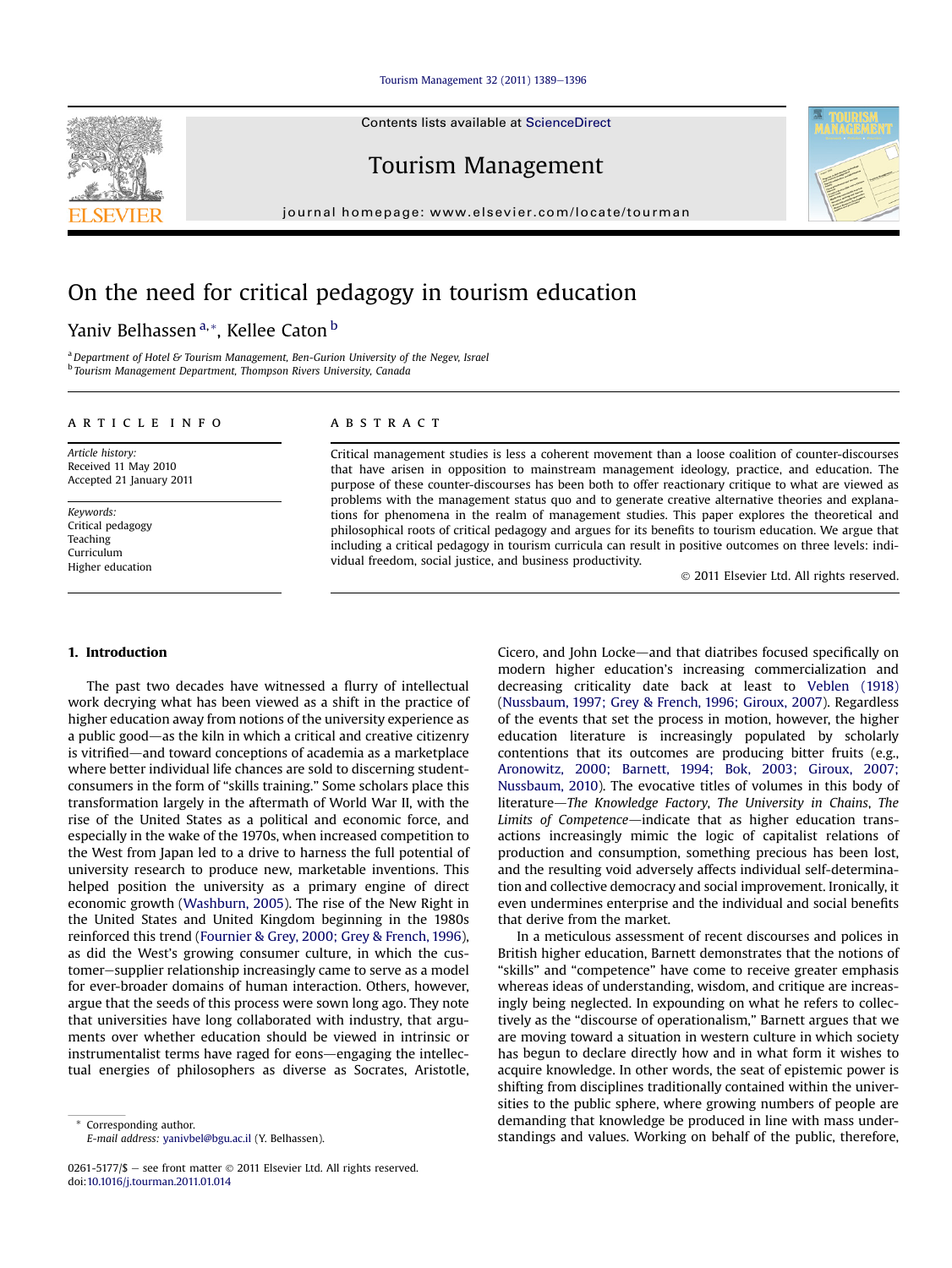governments influence curriculum design by creating initiatives that primarily advance economic interests (see also [Dehler, 2007\)](#page-6-0).

In some ways, this democratization of epistemic power is a good thing: as Barnett argues, universities have, for far too long, lived up to the ivory tower stereotype, insulating themselves from society's problems. The problem, however, is that the new approach of operationalism, through which higher education adapts to society's technostructure ([Galbraith, 1969,](#page-6-0) cited in [Barnett, 1994\)](#page-6-0), simply substitutes one form of closure for another. Thus, Barnett writes of a "lost vocabulary" of crucial capacities, the first of which is understanding. Unlike competence, which is expressed by the reliable performance of a behavior to a level of efficacy measurable against a predetermined standard, understanding involves gaining a deep, personal, ever-evolving grasp of an issue. Understanding presupposes the world as dynamic; thus, a learner's engagement is processive and adaptable, and in contrast to the performance of a particular skill, which has a definite conclusion, it entails perpetuity.

Another element of the lost vocabulary is wisdom, which involves the ability to assess situations in a fuller context so as to grasp the consequences of one's choices. Unlike instrumental reasoning, which focuses on immediate, direct solutions to reasonably well-defined problems, wise reasoning takes into account the values that frame a situation and the interests that are served by particular actions. Yet another member of this lost vocabulary is critique. Barnett insists that this notion be distinguished from the buzz-phrase "critical thinking," which, in practice, denotes an ability to flexibly and creatively solve problems defined by some more powerful person or institution, such as a professor or a corporation. Critique, on the other hand, involves cultivating the ability to subject ideas, including one's own, to scrutiny-to recognize that all perspectives are partial and provisional. Indeed, true critique endorses unbounded, rock-the-boat questioning that reigning power structures often find prohibitively threatening. Thus, the retreat of the university from the vital concepts of understanding, wisdom, and critique undermines its ability to work on behalf of the public good in ways that transcend the promotion of short-term gains in economic productivity. It leads, in the words of Martha [Nussbaum \(2010\)](#page-7-0), to the production of "useful machines, rather than complete citizens who can think for themselves, criticize tradition, and understand the significance of another person's sufferings and achievements" (p. 2).

The tendency to view academic tourism education as an applied problem-solving activity has generated a growing scholarship that generally focuses on the construction of curricula (e.g., [Goodman &](#page-7-0) [Sprague, 1991; Inui, Wheeler, & Lankford, 2006; Morgan, 2004;](#page-7-0) [Morrison and O](#page-7-0)'Mahoney, 2003). The content of tourism curricula reflects the debate over the nature and purpose of tourism education. Similar to general management education, tourism studies has traditionally focused on the student's vocational preparation [\(Airey & Johnson, 1999; Amoah & Baum, 1997; Cooper &](#page-6-0) [Shepherd, 1997; Jafari, 1990; McCabe & Martin, 2007; Ritchie,](#page-6-0) [1995](#page-6-0)). [Tribe \(2000, 2001, 2002, 2008\)](#page-7-0), in particular, has critiqued this tendency, suggesting that the business orientation of tourism curricula should be balanced by including a liberal component. Liberal reflection, he suggests, offers students the opportunity to critically think about their own profession as future managers in the tourism industry. His position is in keeping with the issues raised by [Grey and French \(1996\)](#page-7-0), who critique current models of management education and advocate an alternative approach, increasingly referred to collectively as "critical management studies" (CMS) or "critical management education." This trend of growing concern over the vocationalism inherent in tourism education, and in management education more broadly, however, continues to be met with a lackluster response from tourism academia, as demonstrated by the recent work of [Ring, Dickinger,](#page-7-0) [and Wöber \(2009\).](#page-7-0) In their analysis of the content of 64 Englishlanguage undergraduate tourism programs, they found that vocational aims dominated, being featured in every program they considered, whereas a liberal component figured significantly in only 6% of the programs in their sample.

In line with scholarship that aims to rationalize the integration of CMS into business programs [\(Alvesson & Willmont, 2007; Bridgman,](#page-6-0) [2007; Cunliffe, 2007; Dehler, 2007; Learmonth, 2007; Pritchard,](#page-6-0) [2009\)](#page-6-0), the purpose of this paper is to explore the theoretical roots of critical management pedagogy and elucidate its benefits to tourism education. Specifically, we suggest that the inclusion of critical pedagogy in tourism education may confer positive outcomes in three domains: individual freedom, social justice, and business productivity. Inwhat follows, wefirst compile a brief, and necessarily incomplete, historical survey to contextualize the evolution of the ideas that constitute critical management scholarship. We then explore the benefits of critical pedagogy for management studies and conclude by discussing suggestions for incorporating CMS principles into the practice of management education in tourism. It is our hope that this paper will further advance the dialogue about the constructive relationship between the managerial profession and management education and will help tourism education to grow in new and productive pedagogical directions.

## 2. Theoretical sources and intellectual legacy

Any attempt to discuss CMS as a collective concept is necessarily an academic exercise in imposing order on a broad field of individual, yet related, ideas that have only recently begun somewhat to self-institutionalize. To the extent that common trends can be analytically imposed on this body of work, three chief projects have been identified as cutting broadly across CMS: the denaturalization of taken-for-granted notions about phenomena of interest to management studies, the problematization and ultimate dethroning of performativity as the overarching logic of management studies, and the induction of reflexivity in the realm of knowledge creation for management studies ([Fournier & Grey, 2000\)](#page-6-0).

The goal of denaturalization entails invoking features of the existing order that are typically taken for granted and "legitimized by reference to nature and necessity" ([Grey & Willmott, 2005,](#page-7-0) p. 5). In problematizing performativity, CMS argues that the conception of social relations exclusively in instrumental terms (i.e., maximizing output from input) is shortsighted, because it focuses solely on the means while ignoring the ends. Thus, there is no common ground for exploring the kinds of moral or political issues inevitably interwoven into social relations, including managerial relations, or for charting outcomes of the distribution of privilege other than those produced by the current system [\(Kallinikos, 1996; Roberts,](#page-7-0) [1996](#page-7-0)). Likewise, in seeking to induce reflexivity, CMS scholars aim to render the product of management studies, knowledge itself, open to scrutiny. Such an undertaking allows researchers to better assess how their own positions in the structure of knowledge production relate to the understandings they create and to better grasp the consequences of these understandings.

CMS is rooted in the social research perspective of critical theory, which views society as the product of the dynamics of power and ideologies that serve the interests of dominant groups while oppressing others ([Horkheimer, 1972](#page-7-0)). Although the use of critical theory in management scholarship is generally traced to the influence of the Frankfurt School, in fact, critical thought has always been present in the public discourse on management. For example, the research agenda of Elton Mayo, the founding father of the human relations movement, can be viewed as a critical reaction to the scientific management approach established by Frederick Taylor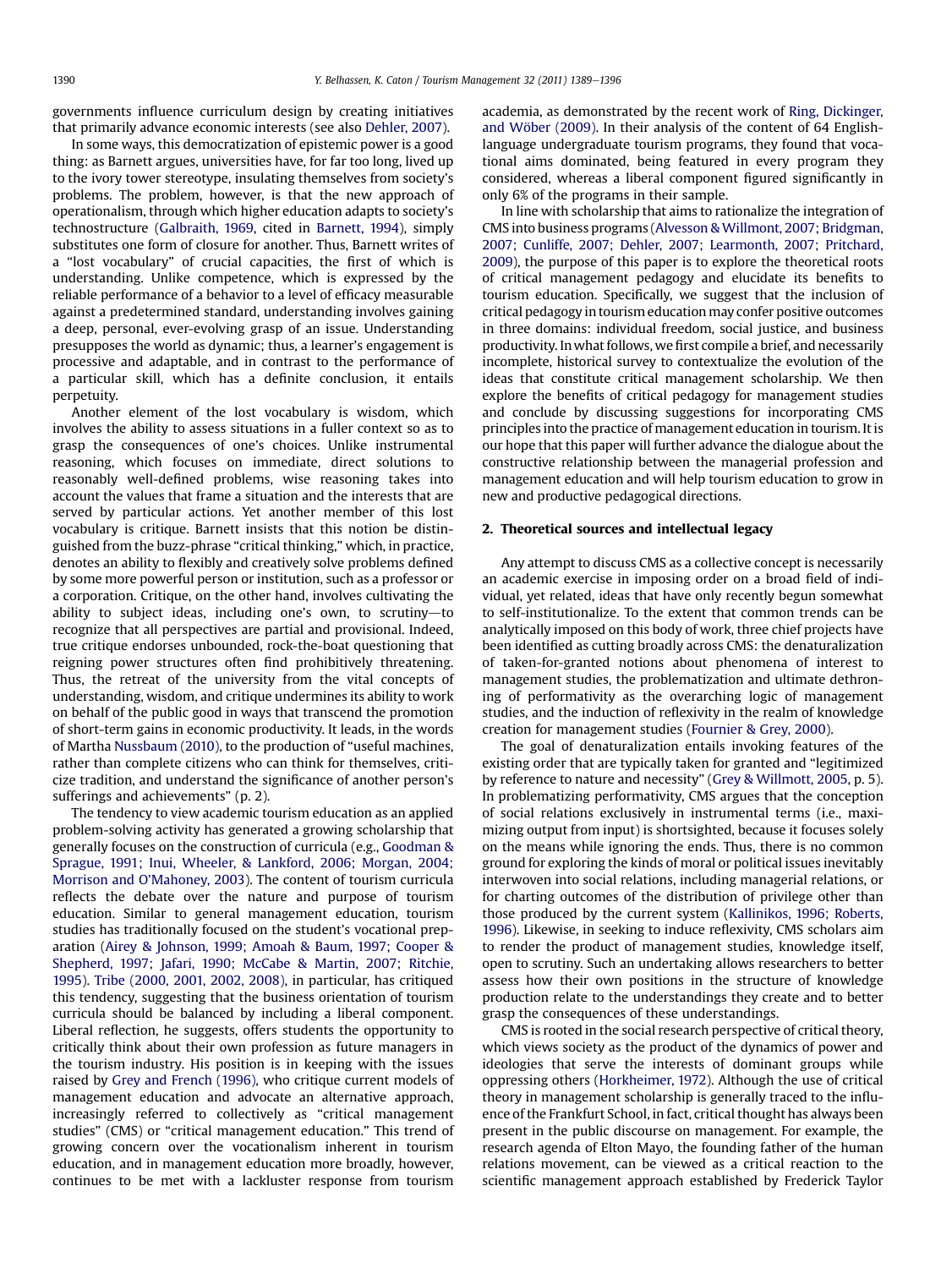([Bruce, 2006\)](#page-6-0). A similar but non-academic critique of Taylor's approach to management can be found in cultural artifacts such as Charlie Chaplin's movie Modern Times (1936), thus showing that a critical approach to the profession of management and its related issues can manifest itself through myriad venues, including cinema, literature, poetry, journalism, visual art, and political activism.

Other relatively early criticisms of mainstream management hailed from the great sociologist C. Wright [Mills \(1956\)](#page-7-0) with his analysis of the "power elite," in which he questions the shifting social formations that have disproportionately consolidated power in corporations, big government, and the military, thus producing an interlocking "triangle of power" that results in concepts we take for granted today, such as "political economy" and "militaryindustrial complex." In problematizing the consolidation of power, which increases the level of intervention between the spheres of government, economy, and military, Mills prefigured by almost fifty years contemporary concerns about the fallout that can ensue when entities such as banks are considered "too big to fail." His work also highlights the need to shift the emphasis from the personal aspects of the management experience (the subject of much effort in industrial and organizational psychology in the midtwentieth century) to broader analyses of management as a social force—a highly important project to which we will return in our discussion.

Other mid-twentieth century concerns that constitute the CMS legacy include influential arguments by general sociocultural theorists such as the Frankfurt School scholars and Foucault, as well as analyses by researchers working more directly in the field of management studies. Frankfurt scholars such as Adorno, Benjamin, Fromm, Habermas, Horkheimer, and Marcuse can be seen as the progenitors of CMS through their philosophical critiques of the ills of western society. Collectively, they emphasized how powerful cultural structures, particularly those associated with advertising, media image, and consumption, curtail human freedom by systematically oppressing our instincts of doubt and constructing the way we feel and behave ([Geuss, 1981; Illouz, 2007\)](#page-6-0). Similarly, Foucault's work presaged much contemporary CMS analysis through his ideas on power in organizations and the ways in which occupational and professional know-how are created within the context of control. His notion of the panopticon has been implemented by various researchers (e.g., [Hollinshead, 1999; Townley,](#page-7-0) [1993\)](#page-7-0) to explore issues of power and surveillance in the workplace.

The idea of the panopticon descends from the work of the eighteenth-century political scientist Jeremy Bentham, who conceived an architectural design for prisons whose cells were organized in a ring-like formation surrounding a central watchtower, which concealed the guards and facilitated their observations of the cells. The inmates of such a prison have no way of knowing when the guard is present (i.e., when they are actually being watched), but likewise, they know that they could potentially be under surveillance at any given moment. Thus, the prisoners come to internalize this sense of being watched and eventually regulate their own behavior accordingly. The notion of the panopticon has been fruitfully applied in the analysis of modern organizational structures, in which technological developments have given management the ability to establish and maintain a sense of control through the monitoring of employees' computers and telephones or of their behavior by installing cameras in the workplace. Foucault's work on knowledge production, which descended from Nietzsche's insights that scholarship is never an objective representation of reality but always the product of discourses between people with different interests, has also been highly influential in CMS. It has prompted investigations about the reigning ideologies in the education and practice of management that query the interests of certain groups in promoting particular

types of management knowledge. It has also questioned how such dominant understandings influence everything from life in the workplace to the impact of corporate culture and power on society.

Efforts by scholars working directly in the field of management studies that have influenced today's CMS movement include analyses by [Baritz \(1960\)](#page-6-0) and [Anthony \(1977\)](#page-6-0) of the cooptation of the social sciences to produce work that serves the ideological interests of corporate elites and work dealing with issues of inequality (regarding gender, ethnicity, etc.) in the job market and in the workplace (e.g., [Henning & Jardin, 1978\)](#page-7-0). These areas of early academic concern are now frequently explored by contemporary scholars (e.g., [Cooke, 2003](#page-6-0)).

Such is the general flavor of what can be considered critical management scholarship: a complex strain of thoughts much too numerous to completely capture here, emerging both from within and from outside the field of management studies. They (intentionally or unintentionally) share an agenda of rendering takenfor-granted ideologies and practices open to questioning, denying the idea that life can or should be analyzed strictly in instrumentalist terms, and reflecting on the roles of those who create management knowledge in producing sociocultural outcomes that may be desirable or undesirable.

## 3. The benefits of critical pedagogy for tourism education

The effects of the technocratic approach to higher education are evident across virtually the entire academic landscape, with "applied" fields being the hardest hit. In the case of disciplines such as engineering or medicine, this conceptualization of the meaning and purpose of higher education is arguably reasonable due to the high level of technical knowledge required to practice those professions. Therefore, to a certain extent, it makes sense to dedicate a major part of the curricula to skill-building and to test students on their mastery of it. Tourism education, however, cannot be conceived in such strictly applied terms. There is a small but vocal minority of scholars who question whether management is a "skill" that can be taught at all. Instead, they contend, the conceptualization of management in higher education must be broadened, such that it can be explored not simply as a set of applied professional activities, but also as a socio-political practice ([Grey & French, 1996; Thomas & Anthony, 1996](#page-7-0)). From the perspective of Grey and French, management is simply too important and contested a moral activity to be treated unproblematically. They therefore offer an alternative formulation of management education more akin to a political science than to a medical model of pedagogy. As they explain in this analogy,

The relationship between politics as a discipline and politicians as practitioners is quite different from the relationship between medical education and doctors. . . . There is no expectation that politicians will have undergone training in political science, and indeed this is rarely the case. Nor is there any assumption that a politics course will equip students with political skills. Instead, there is the expectation that students will learn to understand and to analyse political activity (1996, p. 6).

Such a pedagogical approach would thus allow for an analysis of management that transcends traditional attempts to enhance managerial effectiveness, instead enabling academic engagement with the idea of management as a consequential social practice.

Therefore, it is the contention of this paper that, for a variety of reasons, an intellectual transfusion of the core ideas and ways of thinking that characterize CMS is sorely needed to enliven today's management curriculum. The cultivation of currently neglected capacities—that is, understanding, wisdom, and critique—through the implementation of a critical pedagogical approach to tourism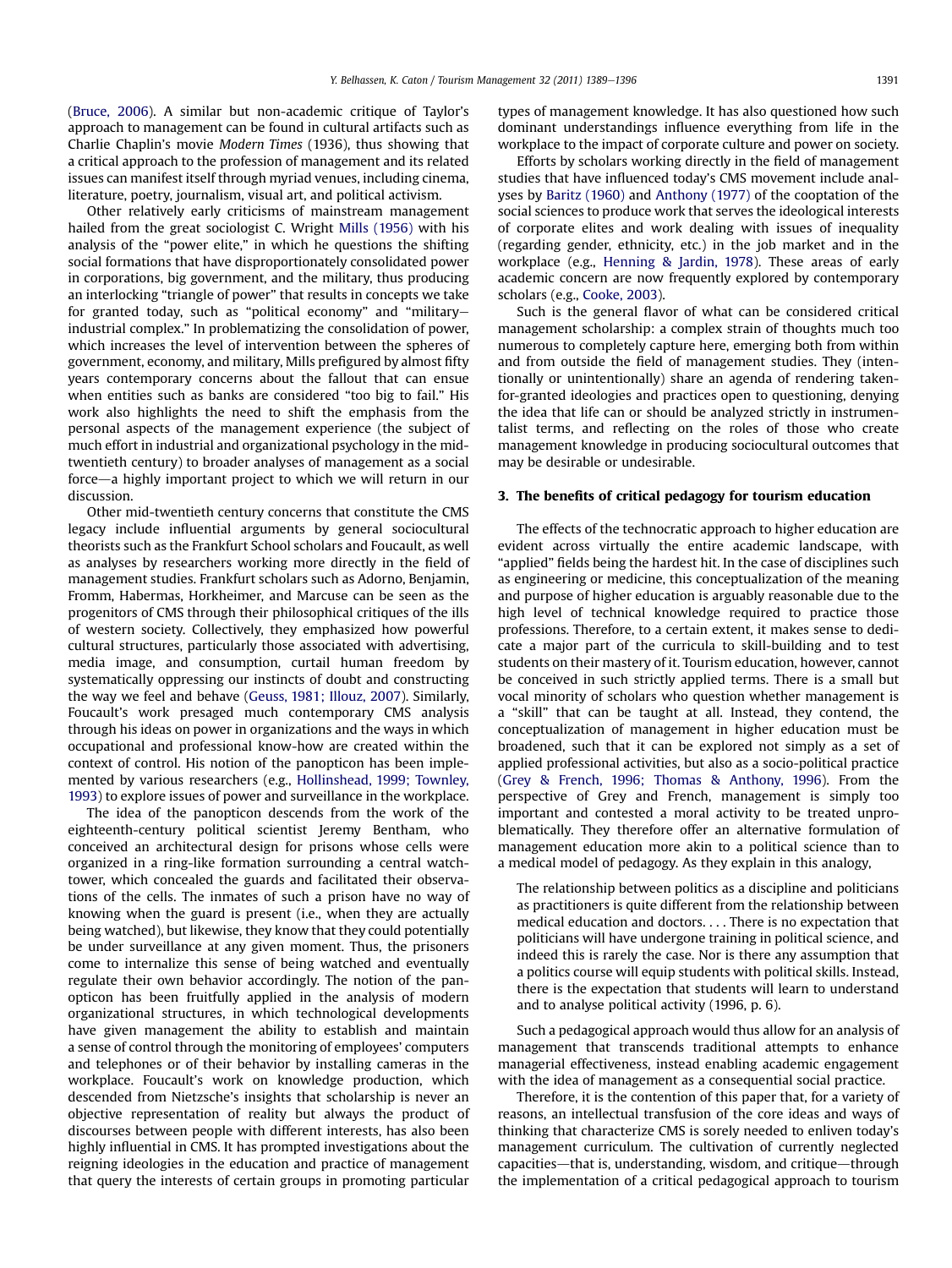management education has numerous benefits, not only for individuals and society in general, but also for the business world and for the students who seek to forge successful careers there. In what follows, we argue that the application of critical pedagogy to tourism education will confer three types of benefits: namely, individual freedom, social justice, and business productivity.

## 3.1. Informed consent? On the making of free individuals

Integrating CMS into tourism curricula holds promise for the expansion of human freedom. We can begin to understand its emancipatory potential by exploring the classic, perennially relevant social critiques offered by the Frankfurt School scholars Habermas and Marcuse. [Habermas \(1978\)](#page-7-0) argued that three fundamental interests underlie the human drive for knowledge production. The first, an interest in understanding and controlling the world around us, produces instrumental reason. The second, an interest in understanding and connecting with our fellow human beings, entails a search for expression and meaning-making that constitutes a communicative or hermeneutic interest. The third is an emancipatory interest in freeing ourselves of our constraints. Through his reading of modern society, Habermas argues that instrumental interests are becoming increasingly dominant as they evolve to "colonize the lifeworld," squeezing out other meaningful goals of human existence. This trend has been similarly critiqued by Marcuse, who cogently notes that the hegemony of technical, instrumental rationality leads to a situation in which "liberty is confined to the selection of the most adequate means for reaching a goal which [the individual] did not set" ([Marcuse, 1998](#page-7-0), p. 45, quoted in [Giroux, 2007,](#page-6-0) p. 124).

A critical pedagogy approach incorporates critiques like these and applies them in the context of tourism management education. CMS scholars envision an alternative to the traditional curriculum, in which students learn not just how to be effective managers in the current tourism system, but also how to think about management as a social force. In other words, they view the goal of management education not simply as a means to solve management problems, but rather as a starting point from which to address management as the problem that is to be analyzed and understood [\(Parker, 2002;](#page-7-0) [Roberts, 1996\)](#page-7-0). Thus, in a CMS-oriented curriculum, in addition to learning management techniques, tourism students would be exposed to the writings of scholars such as [Marcuse \(1964\),](#page-7-0) for example, who strived to unmask modern society's sophisticated marketing system that encourages compulsive consumption to feed the interests of corporate profit. His analysis posited the creation of a vicious cycle, in which marketers construct a false sense of need in consumers, thus leading people to revise their expectations for what is necessary in life. In chasing these "false needs," humans become servants of a system of production and consumption, the ideological power of which is so complete that it leaves them unable to easily question whether they are acting in their own best interests. Marcuse's thoughts, in turn, echo the work of the celebrated Indian social theorist [Tagore \(1917\),](#page-7-0) who wrote very early on of the danger of humans becoming subservient to their material blessings. Being exposed to the unconventional thinking of scholars like Marcuse and Tagore could thus challenge students to reflect on dominant assumptions about marketing, consumption, materialism, and happiness and could enrich their worldview about the role of the tourism industry in the decadence of western society.

A related body of CMS work that exemplifies the movement's potential to deepen the intellectual experiences of tourism students by exposing them to alternative perspectives deals with the relationship between work and leisure and its consequences for human freedom in the postindustrial age. Course topics in management and economics generally deal exclusively with issues of work and productivity rather than with leisure, which conceptually is perceived as less relevant to business studies. Startling issues, such as the decrease in employee leisure time during the second half of the twentieth century despite the numerous technological advances that seemed to portend the opposite or the blurring of the boundaries between work and leisure among white-collar workers, tend to go unquestioned despite their importance in the lived experiences of many workers and managers. Valuable questions to explore thus include whether it is desirable to have a clear separation in space and time between work and leisure, where the balance lies in coping with the demands of work in the postindustrial age, and whether increasing work hours at the expense of other activities has problematic effects on workers' emotions and happiness ([Lewis,](#page-7-0) [2003; Lane, 2000; Van Dijk & Kirk, 2007\)](#page-7-0)

Similarly, an exposure to contemporary tourism scholarship on various conceptions of social justice (e.g., [McCabe, 2009\)](#page-7-0) and environmental sustainability (e.g., [Wheeller, 2003](#page-7-0)) would allow tourism students to debate and critique different perspectives on these issues to forge their own understandings and moral commitments. There is, for example, a growing body of literature that critiques contemporary financial systems, arguing that the global market economy functions to intensify ecological crises, widen social gaps, and stimulate terrorism and fanaticism (e.g., [Stiglitz, 2002\)](#page-7-0). Thus, rather than take the present state of modern global capitalism for granted, students could be encouraged to analyze how the current system enables or constrains particular outcomes, and they could also consider potential alternatives. Some scholars have already shown how capitalism can produce a false response to the maladies that so-called "responsible tourism" is intended to address ([Hall & Jenkins, 1995; Marino, 2001;](#page-7-0) [Ryan, 2002; Wheeller, 2003\)](#page-7-0). [Wheeller \(1992, 2003\),](#page-7-0) for example, argues that the demand for ethical (e.g., sustainable, responsible, ecological, locally owned, fair trade) products and services in tourism is artificially addressed by the tourism industry only to sustain the ego of sophisticated consumers in an ethically conscious marketplace. After all, in a capitalist market, a demand will be answered even if it runs counter to the very essence of capitalism. Sustainable products, therefore, can be seen as a packaged panacea that answers criticisms about tourism's impacts instead of providing effective solutions to the ethical problems involved in tourism development. A similar critique has also been raised by [Ryan \(2002\)](#page-7-0) against special interest tourists (e.g., ecotourists, cultural tourists, adventure tourists, jetsetters, sports enthusiasts), who are often presented as representing a healthier expression of tourism in comparison with mass tourists, but whose activities are nevertheless motivated by western cultural forces such as consumerism, self-actualization, self-gratification, individualism, and so forth, just like their mass-tourist counterparts.

Broadening tourism curricula in ways like those discussed above essentially invites dialogue about values, power interests, and desirable ends back into the conversation, thus allowing students to reflect critically, as free thinkers, on the kind of world they want to build. As such, students are awakened to humanity's unique endowment of moral reasoning capacity with a revitalized social imagination that can be engaged to help bring about transformative ends ([Freire, 1995; McLaren & Farahmandpur, 2005; Nussbaum,](#page-6-0) [2010\)](#page-6-0). In stark contrast to frameworks that mindlessly reproduce the existing social order, academia is precisely the societal institution in which alternate futures can be envisioned. It is, in fact, a primary duty of universities to sponsor such imaginative labor. Perhaps it will be determined that the current social order is best-that consent to the system is desirable to achieve wellthought-out ends. If this is the case, then at least students will be confident that their actions are purposeful, because they have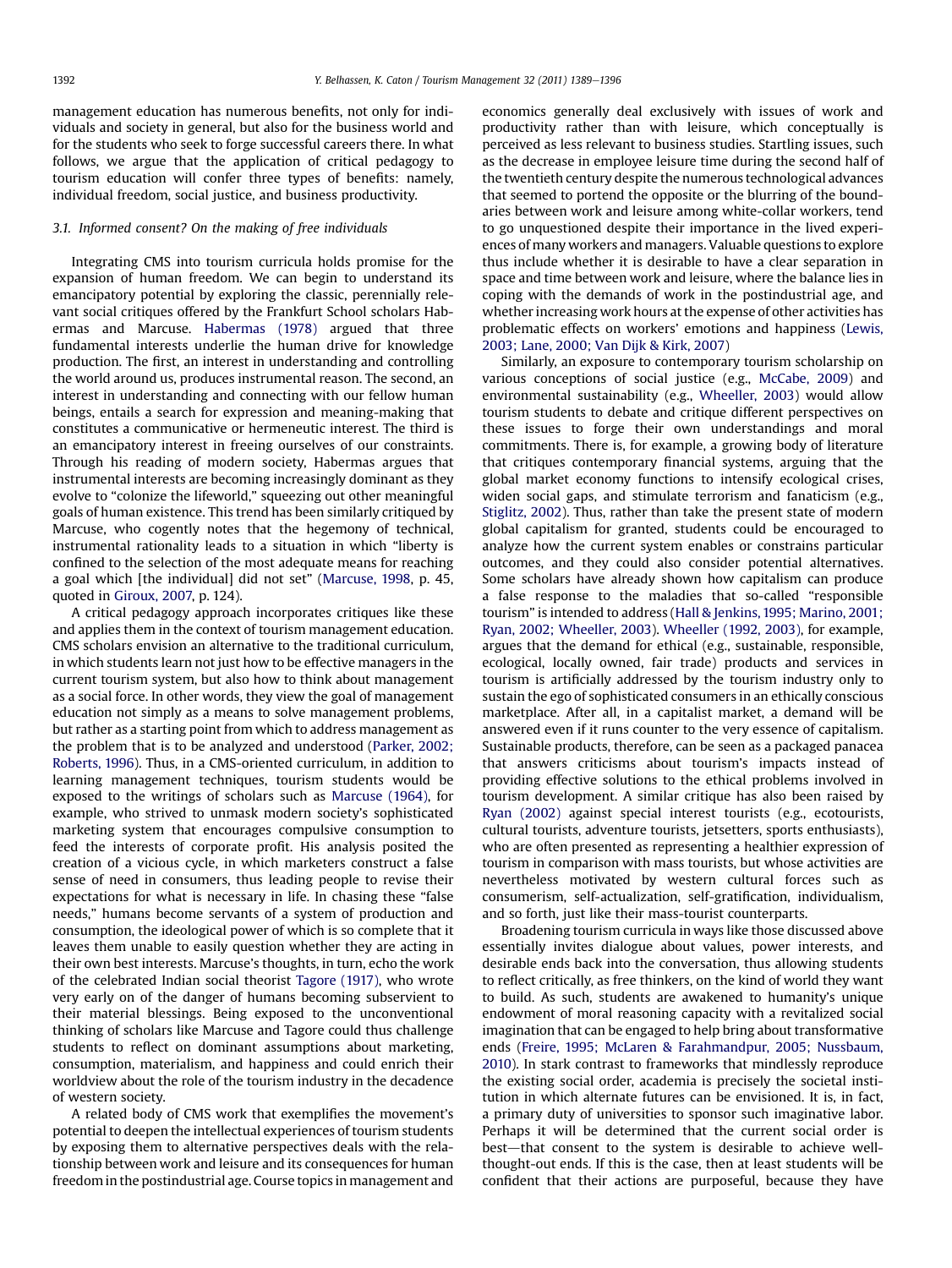reflected on the kind of society they really want to create, and they have taken responsibility for their ideological positions—their consent to the status quo will be an informed one.

## 3.2. The good society: On the advancement of social justice

In the previous section, we emphasized the connection between critical reflection and human freedom, arguing that such reflection allows us to make informed choices and contending, in line with Habermas, that this freedom is intrinsically valuable. We left openended the question of what kinds of choices are ultimately made, but this issue is also important. Much work in critical management studies has been dedicated to questioning historical practices, both within organizations and as part of the relationship between organizations and broader society, in the interest of producing a more just world.

One popular research subject that has been examined critically is organizational culture. A critical approach to the study of organizational culture in the tourism industry views such culture as a source of normative control over individuals in the workplace ([Roberts, 1996\)](#page-7-0). Culture takes shape as an organizational ideology that serves the interests of the elite. Specifically, management seeks to control its employees by creating a culture that induces them to internalize values of loyalty to the organization while neglecting their own self-interests. Such a position could be seen as fair if one accepts the idea of members of an organization, supervisors and supervised alike, being "all in the same boat." If one questions structures and policies that lead to dramatically different distributions of rewards based on where members rank in the organizational hierarchy, however, then it is easy to see how an organizational culture that encourages employees to subsume their own needs and desires in favor of what is "good for the company" is actually a tool of social control that manipulates individuals into accepting unfair compensation for their contributions.

Such observations, a clear throwback to Marx, have lost none of their fervor in certain critical circles (e.g., [McLaren & Farahmandpur,](#page-7-0) [2005\)](#page-7-0), and they are particularly relevant to tourism, an industry that has long been characterized by low-wage jobs that induce predictable and justified frustration in employees ([Andrews, 2005;](#page-6-0) [Ehrenreich, 2001](#page-6-0)). Indeed, the hospitality industry has been described as marginal not only because hotel staff have a weak labor market position due to their limited bargaining power as low skilled workers ([Crompton & Sanderson, 1990; Rose, 1988\)](#page-6-0), but also because its working environment creates and perpetuates deviant behavior ([Miller, 1978; Shamir, 1981; Wood, 1992\)](#page-7-0).

Research into organizational culture has contributed to management studies by tracing the mechanisms through which control occurs. Kunda'[s \(1992\)](#page-7-0) celebrated study Engineering Culture: Control and Commitment in a High-Tech Corporation, for instance, used an interpretive analysis of ethnographic findings from texts internal and external to organizations to investigate organizational culture as a form of social control in a high-tech company in Silicon Valley. Similarly, [Barker \(1993\)](#page-6-0) explores the concept of "concertive control" through a study of post-bureaucratic organizations, which have abandoned hierarchical structures and moved to self-managing teams. Barker argues that this system, devoid of central authority, actually produces a greater sense of social control, as employees respond to social pressure generated by interactions among members of the group, which produces its own norms and sanctions. In this situation, group pressure may cause employees to feel less comfortable voicing their personal needs (e.g., the need to come to work late due to family circumstances). Thus, even in modern organizations that have purportedly abandoned steep hierarchies in favor of more

egalitarian structures, there is still a need to consider how such structures embody power dynamics and to what extent organizational structure may be affecting the quality of the employees' working lives.

Likewise, tourism students should also understand the power dynamics of organizational culture and of the culture of the business field at large. Many students tend to be drawn to undergraduate and master's programs in tourism because of their own egoistic ambitions to become part of the power structure. Indeed, the managerial literature relevant to tourism education tends to address students "as if they were to be part of the glamorous and most powerful cadre of senior managers" [\(Roberts, 1996](#page-7-0), p. 68). Such a construction is at odds with the realities most students will eventually face as middle managers, especially in an era of downsizing, when chances are good that they will face job insecurity and find that their own interests conflict with those of the larger organization. In short, many of them will become the very type of employees that traditional management training seems to be offering them the power to exploit.

In contrast to studies focusing on intra-organizational issues of the type discussed above, research on the relationship between organizations and the broader society emphasizes that the tourism workplace is not merely a microcosm in which the social relations of hosts and guests can be examined, but rather, that it is a powerful force in its own right in the larger world. As such, the consequences of organizational practices in particular, and of the entire system of global capitalism in general, are important social outcomes that should not be left unanalyzed. Works by scholars like [Stiglitz](#page-7-0) [\(2002\), Korten \(1995\),](#page-7-0) and [Barber \(1995\),](#page-6-0) which exemplify this strain of critical study, illustrate the ideological agendas and problematic consequences of global economic institutions (e.g., the World Bank, the International Monetary Fund, the World Trade Organization) and the consequences of the centralized power of international corporations. A similar approach can be employed to examine the goals and policies of tourism organizations on international, national, and local levels.

Although research in the field of CMS related to issues of social justice is highly varied, such work tends to reject means-end reasoning. Furthermore, CMS embraces a view of human potential and life-meaning that transcends the values of material production-it problematizes reward distribution systems that involve vast material inequalities, and it espouses commitment to the inclusivity and participation of people from all social groups, not simply those that have traditionally been dominant. Such critiques are sorely needed, as the world is experiencing its greatest wealth disparity of all time, with the cumulative income of the three wealthiest individuals on the planet equal to the combined income of the world's poorest forty-nine countries; as large wage disparities continue to exist between social groups, such as men and women, despite both groups performing the same labor; as extreme quests for personal gain lead long-established financial institutions to spiral out of control; and as research in psychology and beyond continues to demonstrate that the accumulation of material wealth beyond a certain level does not equate with human happiness, but actually creates problems of its own [\(Barber, 2007; Kasser, 2002; Lane, 2000; McLaren &](#page-6-0) [Farahmandpur, 2005\)](#page-6-0).

As noted in the previous section, the mere exposure of tourism students to such alternative viewpoints does not automatically guarantee that they will experience ideological realignments as they develop intellectually—nor should it. The formation of one's values should be a matter of free and reasoned choice, not of coercion by any institution or individual. It is our hopeful contention, however, that this outcome is more likely to happen than not. A variety of reasons justify our optimism.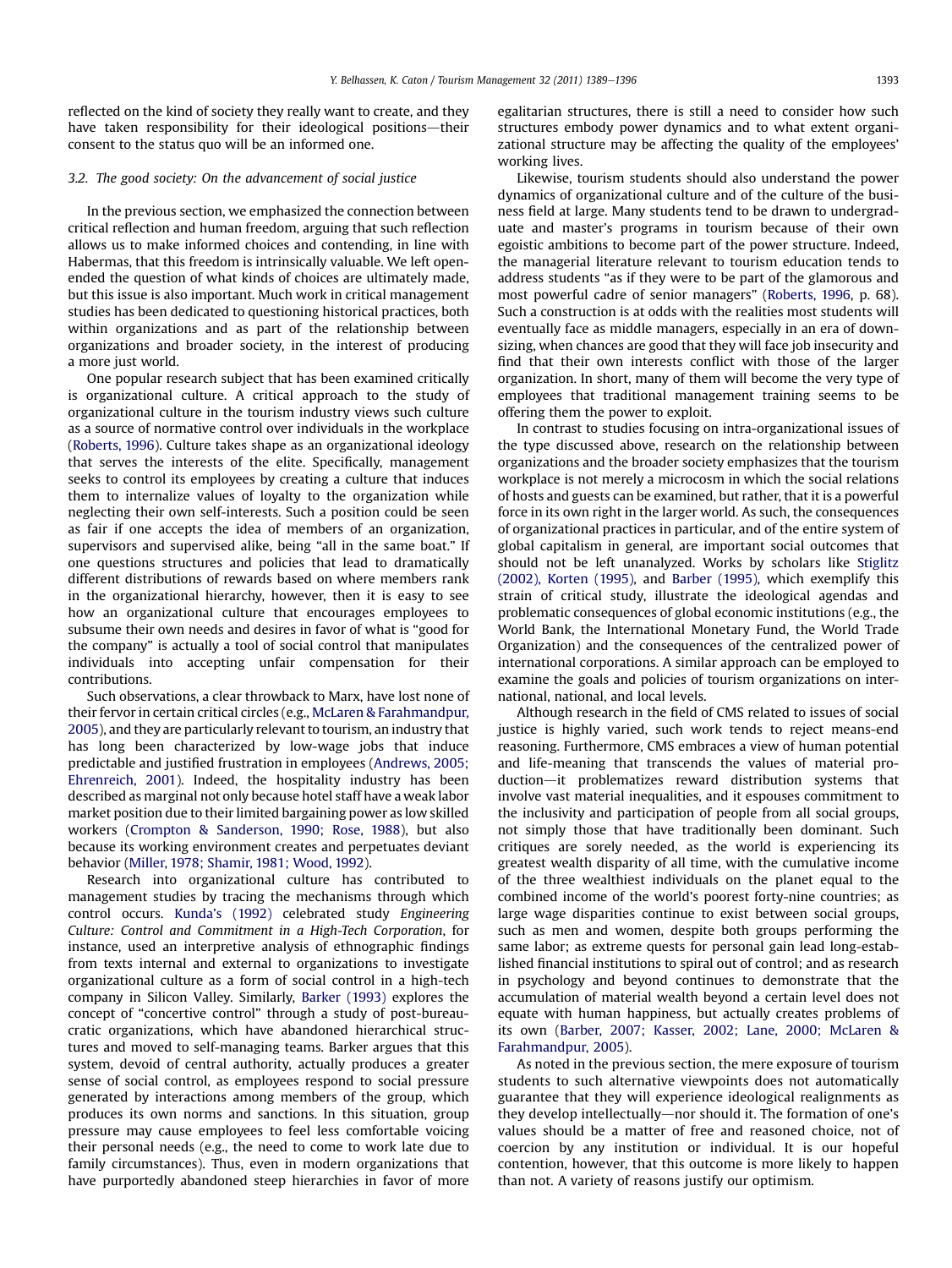As philosophers such as [Rorty \(1989\)](#page-7-0) have argued, it is more challenging to ignore the plights of others and to see others as somehow different from oneself in terms of the way they experience suffering and injustice if one is aware of the details of their existence. The awareness of one's own role as a person of privilege in an unfair system has the potential to cultivate a productive form of cognitive dissonance, in which individuals would find it increasingly difficult to justify their own advantages knowing that they come at the expense of other people's life chances or of the natural systems that sustain life on this planet. In Socratic terms, after examining the lives of other, less fortunate people, one is left with fewer places in which to hide from responsibility [\(Nussbaum,](#page-7-0) [2010](#page-7-0)).

Alternatively, [Wright \(2000\)](#page-7-0) has postulated a more self-interested path to solidarity, but his narrative is equally powerful in connecting an increased awareness of others with more socially productive moral commitments. As he argues, the collective human experience is one of increasingly recognizing the individual gains that derive from collaborations with others. It is, increasingly, the destiny of individuals, and ultimately of social groups and of entire civilizations, to engage in non-zero-sum exchanges with broader and broader social networks, to capitalize on the benefits that such exchanges hold for each party. This process has implications for human moral growth because, as our networks for productive collaboration expand, so too does our capacity for empathy with ever-greater circles of humanity.

Thus, regardless of whether we are driven by a pure desire for justice as we become more aware of the struggles of others or whether that desire is filtered through a more selfish process of coming to relate to, and hence care for, others based on what we can gain from our interactions with them, there is reason to believe that exposure to and deliberation of information about some of the darker consequences of the way we currently do business, both within organizations and beyond, can lead to the formation of ideological commitments that are more in line with the common good. Such beliefs are a prerequisite for changing actual social conditions.

As educational institutions founded to further not only individual but also collective good, university tourism departments have a duty to facilitate such positive change. Despite their applied natures and close ties to private industry, academic tourism programs are not immune from this social responsibility. For tourism education to be successful, tomorrow's graduates must exit the classroom with more than just the technical skills needed to abet their own ascent up the corporate ladder. They must leave with the recognition that they are moral architects in their occupational domain.

## 3.3. Engaging the invisible brain: On productive human relations

Thus far, we have argued that embracing critical pedagogy in tourism education can lead to improvements in both human freedom and social justice. Such arguments may strike more pragmatic readers as unduly utopian, considering the socioeconomic reality under which the tourism industry operates. Although we contend that the ability to envision alternative futures is a key function of academia (including academic projects such as this publication), and as such, that utopian visions have their place, we are not unaware of the constraints that produce business schools in their current form. Economic uncertainty in an era of post-industrialization and downsizing, staggering student debt levels [\(Washburn, 2005\)](#page-7-0), and cultural norms that drive students to construe learning as having primarily extrinsic rather than intrinsic value [\(Ottewill, 2003\)](#page-7-0) no doubt push students toward what they perceive to be the most "practical" educational investments. As such, fields that "make money, study money or attract money" are viewed as the most desirable, and accordingly, students seek academic programs they feel will provide them with the keys to success [\(Engell & Danger](#page-6-0)field, 1998, cited in [Washburn, 2005\)](#page-7-0). Thus, it would be naïve to argue for the need to incorporate critical pedagogy in tourism education without contextualizing its value in terms of the traditional goals of university management programs.

There are reasons to believe that the operationalist approach currently embedded in academic tourism curricula is not necessarily the best preparation for students in terms of what they will encounter beyond the gates of the ivory tower. Typical arguments note that in a knowledge-driven economy, it is more important for students to learn how to exercise their creative capacities and nurture their own continued intellectual growth than to memorize bodies of technical information, especially since knowledge is changing so rapidly. Such arguments are often invoked in problematizing the university's turn away from criticality and toward operationalism, precisely because higher education is "the major institution in society organized for cognitive change and flexibility" ([Barnett, 1994](#page-6-0), p. 30). We can transcend these generalities, however, and exploit the more philosophically developed positions in the literature that articulate such concerns specifically, in the tourism education context.

[Kallinikos \(1996\)](#page-7-0), for example, who critiques currently conceived notions of management and management training, conceives of the will to manage as being deeply embedded in a technocratic outlook that views life and human interactions as a set of problems to be broken down, analyzed, mastered, and  $controlled$ —a world orientation that is part and parcel of the project of modernity (see also [Shenav, 1999](#page-7-0), for analyses on this role of rationality in the professionalization of management). This instrumental approach to both management scholarship and business education derived from the West's Cartesian inheritance of viewing the knower as standing in opposition to what is to be known (and thus what is ultimately able to be controlled), causes education to adopt a particular form, which increasingly involves the substitution of expertise for norms, techniques for moral capacities, and so forth. In a similar vein, [Habermas \(1971, 1989\)](#page-7-0) has written extensively about the rise of a "technocratic consciousness," noting that technical rationality is progressively slipping outside the bounds of normative social constraints, such that technicality is coming to be reified as synonymous with practicality, and hence, effectiveness. A technocratic educational approach thus casts the manager as a "morally neutral technician" whose role is to apply appropriate techniques to bring about effective and efficient outcomes ([Roberts, 1996,](#page-7-0) p. 54).

So what are the reasons why the technocratic educational approach has gained so much success in tourism departments? It would be reasonable to argue that technocratic curricula in tourism have become self-sustaining because they conform to students' consumer-oriented desires to receive predigested units of knowledge and provide them with a comforting sense of certainty that the world is, in fact, well understood. In addition, such curricula also bestow upon universities a "quality control" mechanism as they cast scholars in the role of experts who can, rather tautologically, be evaluated mostly on their ability to transmit the received canon of knowledge in an entertaining and engaging manner [\(Boje, 1996](#page-6-0)).

The irony, however, is that abandoning the more philosophical components of the higher education curriculum in favor of "morally neutral" skills training can actually be detrimental to human productivity. Such an approach may not really prepare students to make their way in a world that does not necessarily function on the principles of technical rationality but that the modern mind nevertheless insists on imposing on it. [MacIntyre](#page-7-0) [\(1981\)](#page-7-0), for example, argues that although the practice of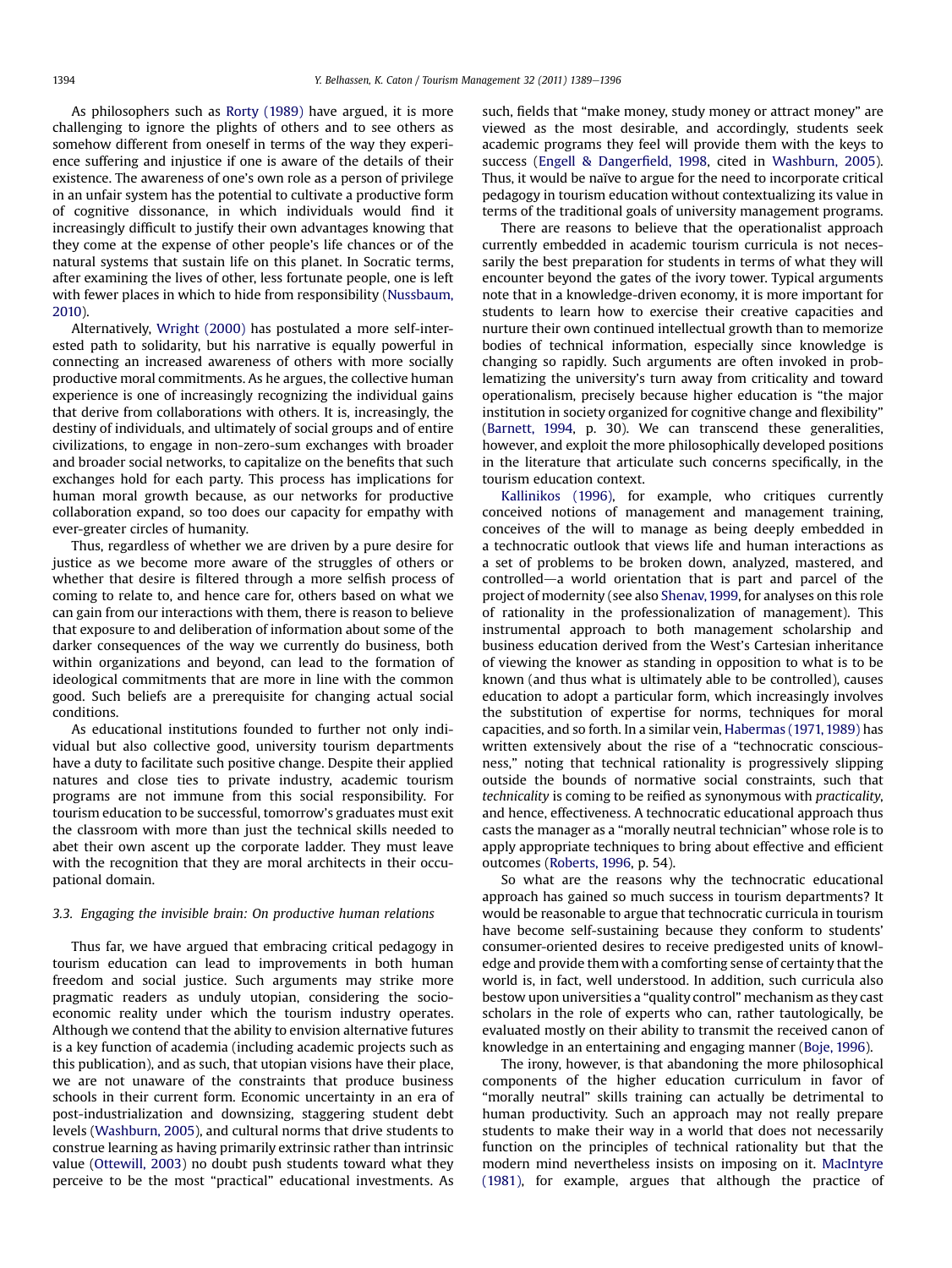<span id="page-6-0"></span>management is premised on the idea of being able to manipulate human beings to adopt predictable and compliant behavior, the practical implementation of such a task is functionally impossible. Social life is inherently unpredictable for many reasons, not the least of which derives precisely from people's basic desire for freedom-to escape the control of others.

In the face of the reality of the interdependence of human behavioral outcomes, Roberts' analysis (1996) stresses the limits of technical rationality as an effective approach to coordinating human activity in the pursuit of productivity (whatever we may consider that to mean in the tourism industry). Such a reality is not simply limiting, however; it can also be viewed as a productive force that, when properly understood, can enable human progress. We return to the work of [Wright \(2000\),](#page-7-0) discussed earlier, to make sense of this idea. In his sweeping analysis of the growth of human civilization, Wright argues that the story of human progress is essentially the story of individuals and groups finding increasingly complex ways to collaborate toward mutually beneficial ends. Drawing on Adam Smith's notion of the "invisible hand," Wright posits that human society works like an "invisible brain," whose individual actors function like the neurons. As these individuals pursue their own creative endeavors and share information with one another, ideas with merit tend, on the whole, to be adopted, and the potential for synergy also emerges. Although Wright admittedly paints with very broad strokes, his volume offers a compelling argument for non-zero-sum engagements by relatively autonomous parties as the driving force behind civilizational progress. His arguments can be seen as demonstrating that the organic unfolding of human interactions within organizational contexts is not necessarily dysfunctional and in need of having strict order imposed upon it for the purposes of prediction and control. Thus, drawing on the CMS literature to focus on human interaction in organizations in ways that go beyond positing behavioral control as the bottom line augments students' potential to learn to cope with the realities of life in the business world in more productive ways.

#### 4. Conclusion

Even if one is unconvinced by the specific arguments of the scholars whose work is explored in this paper, the spirit of questioning the status quo is vital for rejuvenating today's antediluvian tourism programs. In this sense, CMS can be seen as a healthy evolutionary mechanism that ensures the existence of a variety of ideas and opinions in the realm of management. As in natural evolution, some of these ideas may be viewed as unproductive mutations of revered traditional approaches, but in times of crisis, when nontraditional solutions are sought, they may offer inspiring alternatives. Thus, at the very least, implementing a more critical approach in tourism pedagogy can encourage the proliferation of more diverse potential solutions to problems and can add philosophical depth to management training in an era in which academics seek to professionalize the practice [\(Khurana & Nohria,](#page-7-0) [2008\)](#page-7-0). At best, the adoption by tourism pedagogy of CMS principles may effect the kinds of benefits outlined in this paper, instilling in future managers an awareness of their power to shape the kind of world in which they want to live, engaging them in the project of expanding social justice, and equipping them to deal more productively with the messy realities of the workplace and the limits of their profession.

As we have attempted to illustrate here, a variety of benefits can potentially accrue by embracing a more critical approach to management education. Although critical management studies is sometimes caricatured as a sort of hard-line revolutionary Marxist movement that seeks to overthrow business education and practice as we know it, we hope we have been able to demonstrate that the real picture is much more complex. Far from being a coherent project with undisputed political aims, and (on the whole) far from seeking to undermine management as a profession or an academic field, CMS is better conceptualized as an agitating force that seeks to improve management education and practice by inducing reflexivity and by rendering taken-for-granted assumptions up for questioning. The inclusion of CMS in university curricula carries intellectual, pedagogical, ethical, and professional added values that traditional approaches lack.

Rather than leading students to believe that tourism education effectively places the tools of control in their waiting hands, academia would be better serving them with educational preparation that cultivates more critical understandings of social systems, such that students reconcile themselves to the limits of their own power and "instead begin to develop the habits of mind and action consistent with the reality of organizational interdependencies" [\(Roberts, 1996,](#page-7-0) p. 58). Such a view restores human agency, including moral agency, to those who seek to work as coordinators and leaders in the tourism industry.

## References

Airey, D., & Johnson, S. (1999). The content of degree courses in the UK. Tourism Management, 20(2), 229-235.

Alvesson, M., & Willmott, H. (2007). Studying management critically. London: Sage. Amoah, V. A., & Baum, T. (1997). Tourism education: policy versus practice. International Journal of Contemporary Hospitality Management,  $9(1)$ ,  $5-12$ .

Andrews, T. (2005). "Made by toile"? Tourism, labor, and the construction of the Colorado landscape, 1858-1917. Journal of American History, 92, 837-863.

- Anthony, P. (1977). The ideology of work. London: Tavistock. Aronowitz, S. (2000). The knowledge factory: Dismantling the corporate university and
- creating true higher learning. Boston: Beacon Press.
- Barber, B. (1995). Jihad vs. McWorld: How globalism and tribalism are reshaping the world. New York: Ballantine Books.
- Barber, B. (2007). Consumed: How markets corrupt children, infantilize adults, and swallow citizens whole. New York: W. W. Norton.
- Baritz, L. (1960). The servants of power: A history of the use of social science in American industry. Middletown, CT: Wesleyan University Press.
- Barker, J. (1993). Tightening the iron cage: concertive control in self-managing terms. Administrative Science Quarterly, 38(3), 408-437.
- Barnett, R. (1994). The limits of competence: Knowledge, higher education and society. Buckingham, UK: Open University Press.
- Boje, D. (1996). Management education as a panoptic cage. In R. French, & C. Grey (Eds.), Rethinking management education (pp. 172-195). Thousand Oaks, CA: Sage.
- Bok, D. (2003). Universities in the marketplace: The commercialization of higher education. Princeton, NJ: Princeton University Press.
- Bridgman, T. (2007). Reconstituting relevance: exploring possibilities for management educators' critical engagement with the public management learning. Learning Management,  $38(4)$ ,  $425-439$ .
- Bruce, K. (2006). Henry Dennison, Elton Mayo and human relations historiography. Management and Organizational History, 1(2), 177-199.
- Cooke, B. (2003). The managing of the (third) world. Organization, 11(5), 603–629.<br>Cooper, C., & Shepherd, R. (1997). The relationship between tourism education and
- the tourism industry: implications for tourism education. Tourism Recreation Research,  $22(1)$ ,  $34-47$ . Crompton, R., & Sanderson, K. (1990). Gendered job and social change. London:
- Unwin Hyman.
- Cunliffe, A. (2007). The philosopher leader: on relationalism, ethics and reflexivity-a critical perspective to teaching leadership. Management Learning,  $40(1)$ , 87-101.
- Dehler, G. (2007). Prospects and possibilities of critical management education: critical beings and a pedagogy of critical action. Management Learning, 40(1),  $31 - 49$ .
- Ehrenreich, B. (2001). Nickel and dimed: On (not) getting by in America. New York: Henry Holt.
- Engell, J., & Dangerfield, A. (1998). The market-model university: humanities in the age of money. Harvard Magazine, 48-55, May-June.
- Fournier, V., & Grey, C. (2000). At the critical moment: conditions and prospects for critical management studies. Human Relations,  $53(1)$ ,  $7-32$ .
- Freire, P. (1995). Pedagogy of the oppressed. New York: Continuum.
- Galbraith, J. (1969). The new industrial state. Harmondsworth, UK: Penguin.
- Geuss, R. (1981). The idea of a critical theory: Habermas and the Frankfurt School. New York: Cambridge University Press.
- Giroux, H. (2007). The university in chains: Confronting the military-industrial-academic complex. Boulder, CO: Paradigm Publishers.